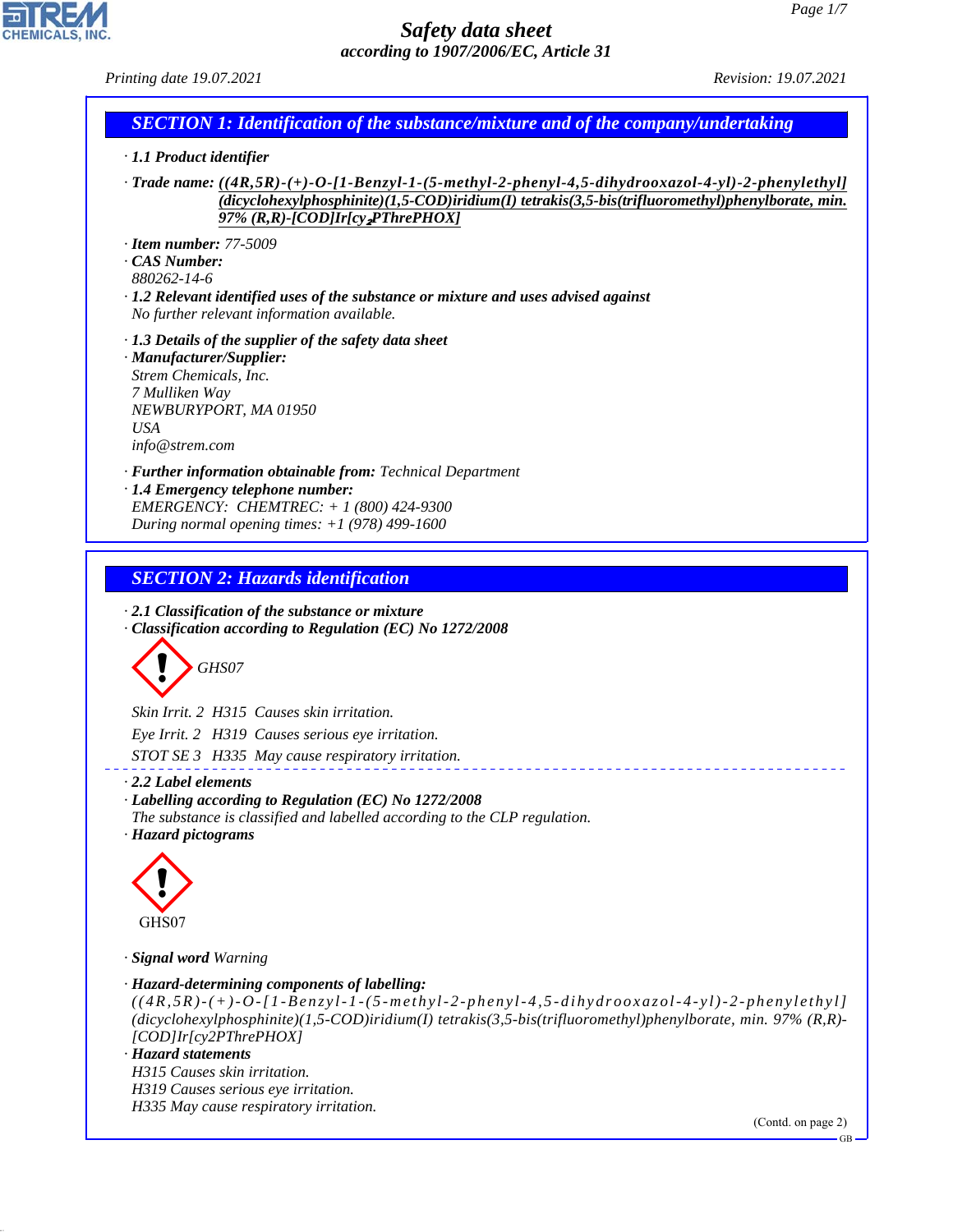

*Printing date 19.07.2021 Revision: 19.07.2021*

#### *Trade name: ((4R,5R)-(+)-O-[1-Benzyl-1-(5-methyl-2-phenyl-4,5-dihydrooxazol-4-yl)-2-phenylethyl] (dicyclohexylphosphinite)(1,5-COD)iridium(I) tetrakis(3,5-bis(trifluoromethyl)phenylborate, min. 97% (R,R)-[COD]Ir[cy*₂*PThrePHOX]*

(Contd. of page 1)

| $\cdot$ Precautionary statements                                                                      |                                                                                                        |  |  |
|-------------------------------------------------------------------------------------------------------|--------------------------------------------------------------------------------------------------------|--|--|
| <i>P101</i>                                                                                           | If medical advice is needed, have product container or label at hand.                                  |  |  |
| <i>P102</i>                                                                                           | Keep out of reach of children.                                                                         |  |  |
| <i>P103</i>                                                                                           | Read label before use.                                                                                 |  |  |
| <i>P231</i>                                                                                           | Handle under inert gas.                                                                                |  |  |
| P <sub>235</sub>                                                                                      | Keep cool.                                                                                             |  |  |
| P <sub>222</sub>                                                                                      | Do not allow contact with air.                                                                         |  |  |
| P305+P351+P338 IF IN EYES: Rinse cautiously with water for several minutes. Remove contact lenses, if |                                                                                                        |  |  |
|                                                                                                       | present and easy to do. Continue rinsing.                                                              |  |  |
| P422                                                                                                  | Store contents under inert gas.                                                                        |  |  |
| <i>P501</i>                                                                                           | Dispose of contents/container in accordance with local/regional/national/international<br>regulations. |  |  |

*· 2.3 Other hazards*

- *· Results of PBT and vPvB assessment*
- *· PBT: Not applicable.*
- *· vPvB: Not applicable.*

## *SECTION 3: Composition/information on ingredients*

*· 3.1 Chemical characterisation: Substances*

*· CAS No. Description 880262-14-6 ((4R,5R)-(+)-O-[1-Benzyl-1-(5-methyl-2-phenyl-4,5 dihydrooxazol-4-yl)-2-phenylethyl] (dicyclohexylphosphinite)(1,5-COD)iridium(I) tetrakis(3,5 bis(trifluoromethyl)phenylborate, min. 97% (R,R)- [COD]Ir[cy2PThrePHOX]*

# *SECTION 4: First aid measures*

*· 4.1 Description of first aid measures*

*· After inhalation: In case of unconsciousness place patient stably in side position for transportation.*

- *· After skin contact: Immediately wash with water and soap and rinse thoroughly.*
- *· After eye contact:*
- *Rinse opened eye for several minutes under running water. If symptoms persist, consult a doctor.*
- *· After swallowing: If symptoms persist consult doctor.*
- *· 4.2 Most important symptoms and effects, both acute and delayed No further relevant information available.*
- *· 4.3 Indication of any immediate medical attention and special treatment needed No further relevant information available.*

# *SECTION 5: Firefighting measures*

*· 5.1 Extinguishing media*

- *· Suitable extinguishing agents: Use fire extinguishing methods suitable to surrounding conditions.*
- *· 5.2 Special hazards arising from the substance or mixture No further relevant information available.*
- *· 5.3 Advice for firefighters*

44.1.1

*· Protective equipment: No special measures required.*

(Contd. on page 3)

GB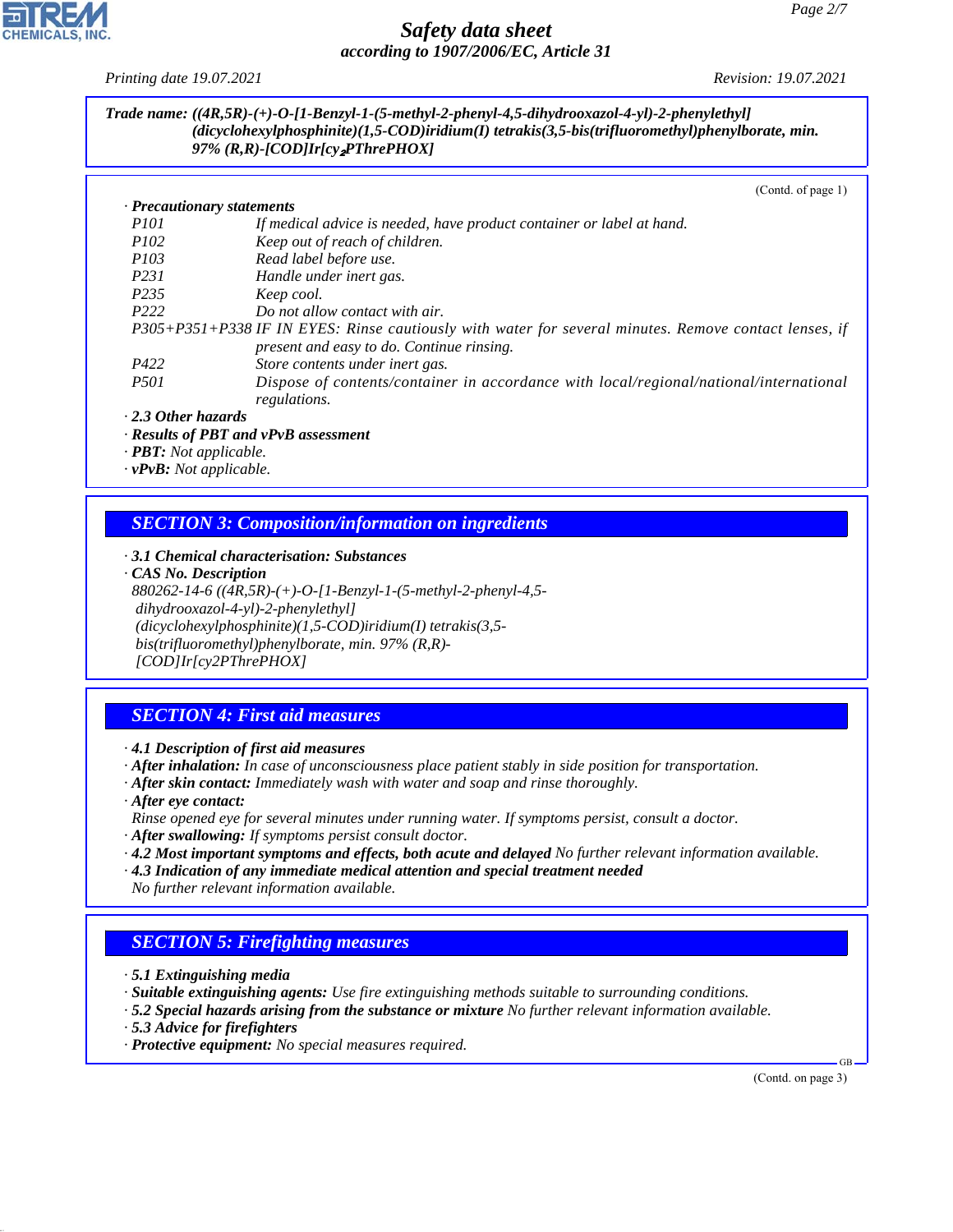

*Printing date 19.07.2021 Revision: 19.07.2021*

*Trade name: ((4R,5R)-(+)-O-[1-Benzyl-1-(5-methyl-2-phenyl-4,5-dihydrooxazol-4-yl)-2-phenylethyl] (dicyclohexylphosphinite)(1,5-COD)iridium(I) tetrakis(3,5-bis(trifluoromethyl)phenylborate, min. 97% (R,R)-[COD]Ir[cy*₂*PThrePHOX]*

(Contd. of page 2)

#### *SECTION 6: Accidental release measures*

*· 6.1 Personal precautions, protective equipment and emergency procedures Not required.*

*· 6.2 Environmental precautions: No special measures required.*

*· 6.3 Methods and material for containment and cleaning up: Dispose contaminated material as waste according to item 13. Ensure adequate ventilation.*

*· 6.4 Reference to other sections*

*See Section 7 for information on safe handling.*

*See Section 8 for information on personal protection equipment.*

*See Section 13 for disposal information.*

## *SECTION 7: Handling and storage*

*· 7.1 Precautions for safe handling Open and handle receptacle with care.*

*· Handling: Handle under inert gas.*

- *· Information about fire and explosion protection: No special measures required.*
- *· 7.2 Conditions for safe storage, including any incompatibilities*

*· Storage:*

*Keep cool. Store contents under inert gas.*

- *· Requirements to be met by storerooms and receptacles: No special requirements.*
- *· Information about storage in one common storage facility: Not required.*

*· Further information about storage conditions:*

*Keep container tightly sealed.*

*Store in cool, dry conditions in well sealed receptacles.*

- *· Recommended storage temperature: Store at temperatures not exceeding 4 °C. Keep cool.*
- *· 7.3 Specific end use(s) No further relevant information available.*

#### *SECTION 8: Exposure controls/personal protection*

*· Additional information about design of technical facilities: No further data; see item 7.*

- *· 8.1 Control parameters*
- *· Ingredients with limit values that require monitoring at the workplace: Not required.*
- *· Additional information: The lists valid during the making were used as basis.*
- *· 8.2 Exposure controls*
- *· Personal protective equipment:*
- *· General protective and hygienic measures: Keep away from foodstuffs, beverages and feed. Immediately remove all soiled and contaminated clothing Wash hands before breaks and at the end of work. Avoid contact with the eyes and skin.*
- *· Respiratory protection:*

44.1.1

*In case of brief exposure or low pollution use respiratory filter device. In case of intensive or longer exposure use self-contained respiratory protective device.*

(Contd. on page 4)

GB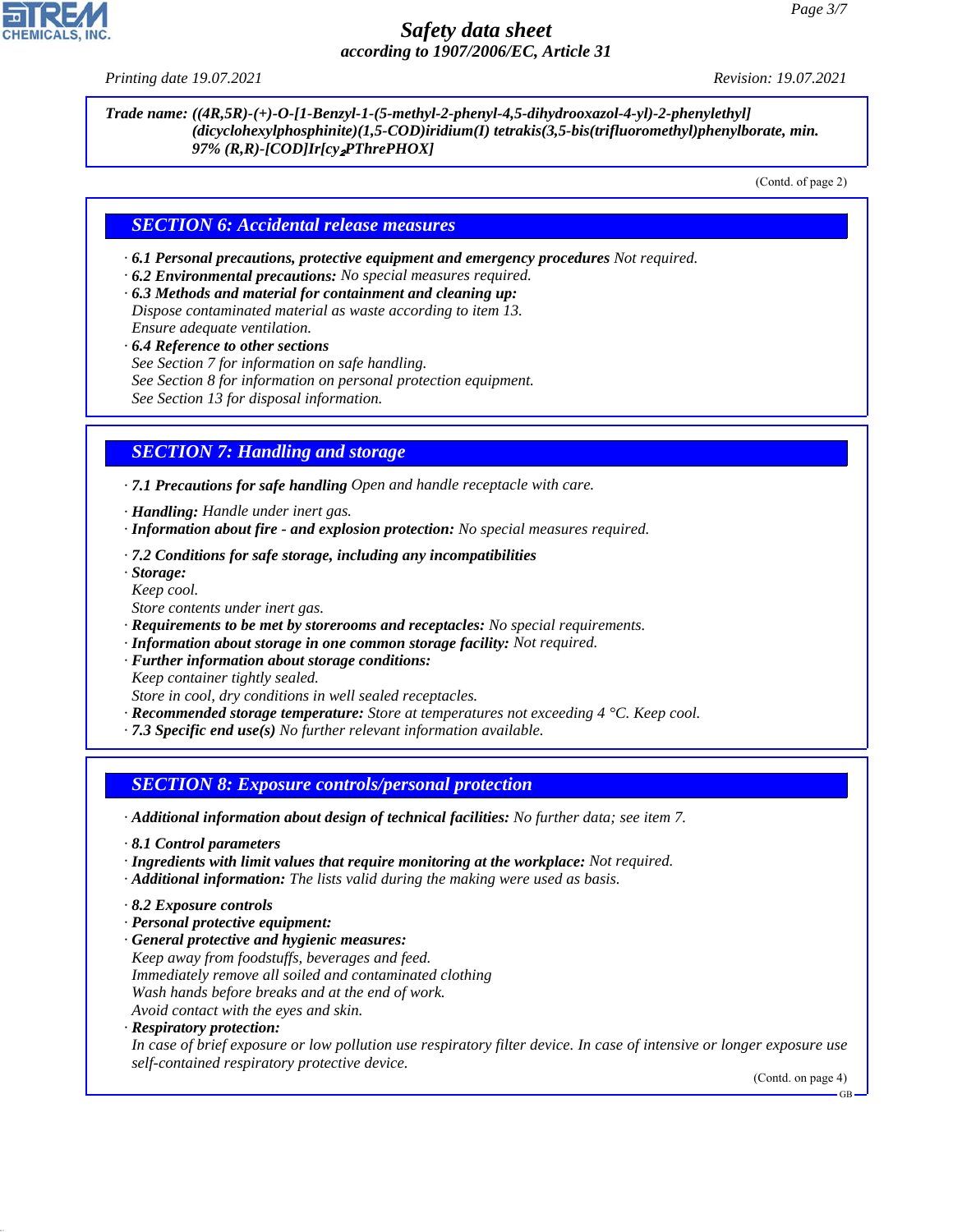(Contd. of page 3)

(Contd. on page 5)

GB



44.1.1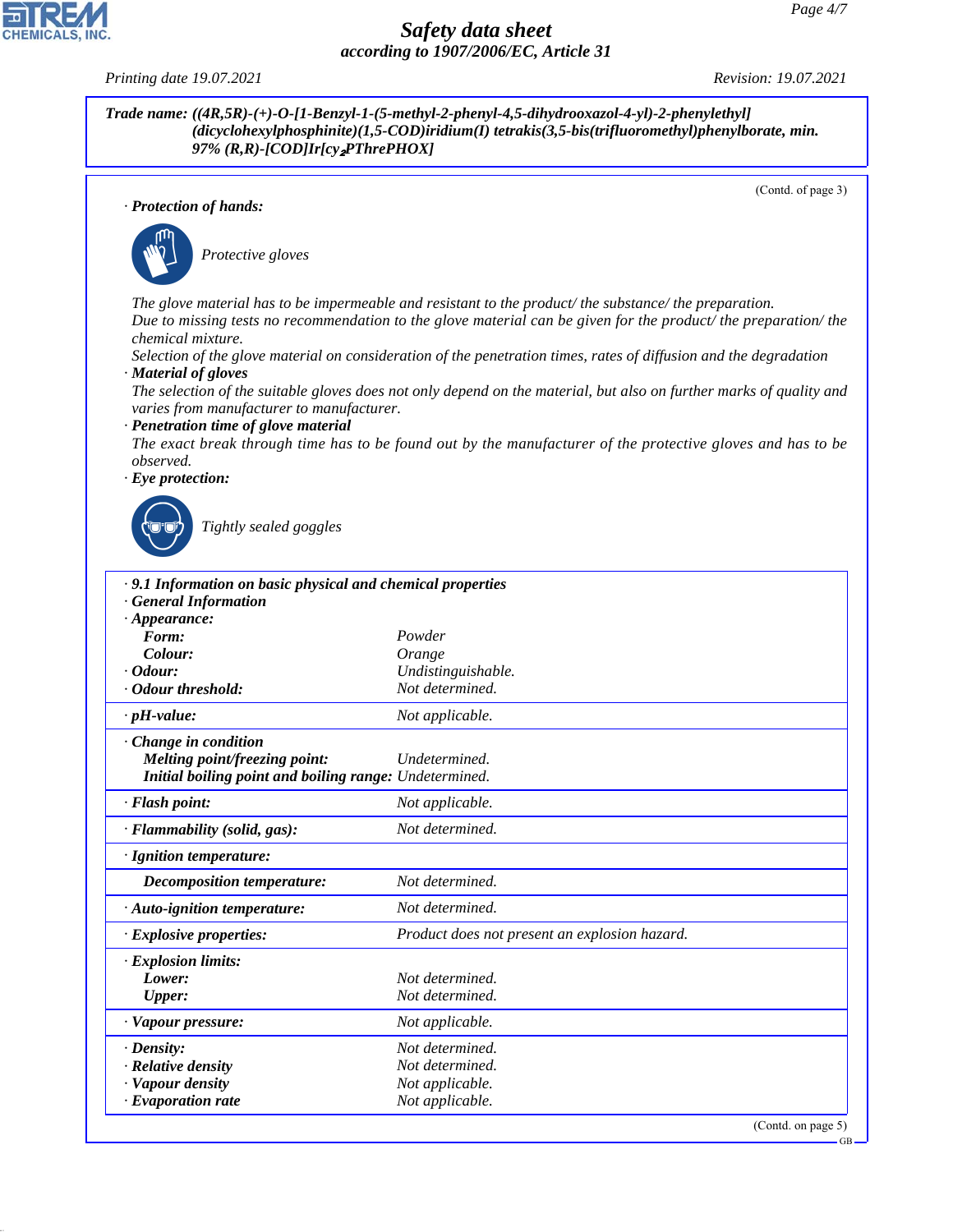

*Printing date 19.07.2021 Revision: 19.07.2021*

#### *Trade name: ((4R,5R)-(+)-O-[1-Benzyl-1-(5-methyl-2-phenyl-4,5-dihydrooxazol-4-yl)-2-phenylethyl] (dicyclohexylphosphinite)(1,5-COD)iridium(I) tetrakis(3,5-bis(trifluoromethyl)phenylborate, min. 97% (R,R)-[COD]Ir[cy*₂*PThrePHOX]*

|                                                       | (Contd. of page 4)                                      |  |
|-------------------------------------------------------|---------------------------------------------------------|--|
| · Solubility in / Miscibility with<br>water:          | <i>Insoluble.</i>                                       |  |
| · Partition coefficient: n-octanol/water:             | Not determined.                                         |  |
| $\cdot$ Viscosity:<br>Dynamic:<br>Kinematic:          | Not applicable.<br>Not applicable.                      |  |
| · Solvent content:<br>Organic solvents:<br>$VOC$ (EC) | $0.0\%$<br>$0.00\%$                                     |  |
| Solids content:<br>$\cdot$ 9.2 Other information      | $100.0\%$<br>No further relevant information available. |  |

# *SECTION 10: Stability and reactivity*

- *· 10.1 Reactivity No further relevant information available.*
- *· 10.2 Chemical stability*
- *· Thermal decomposition / conditions to be avoided: No decomposition if used according to specifications.*
- *· 10.3 Possibility of hazardous reactions No dangerous reactions known.*
- *· 10.4 Conditions to avoid No further relevant information available.*
- *· 10.5 Incompatible materials: No further relevant information available.*
- *· 10.6 Hazardous decomposition products: No dangerous decomposition products known.*

# *SECTION 11: Toxicological information*

- *· 11.1 Information on toxicological effects*
- *· Acute toxicity Based on available data, the classification criteria are not met.*
- *· Primary irritant effect:*
- *· Skin corrosion/irritation*
- *Causes skin irritation.*
- *· Serious eye damage/irritation*
- *Causes serious eye irritation.*
- *· Respiratory or skin sensitisation Based on available data, the classification criteria are not met.*
- *· CMR effects (carcinogenity, mutagenicity and toxicity for reproduction)*
- *· Germ cell mutagenicity Based on available data, the classification criteria are not met.*
- *· Carcinogenicity Based on available data, the classification criteria are not met.*
- *· Reproductive toxicity Based on available data, the classification criteria are not met.*
- *· STOT-single exposure*
- *May cause respiratory irritation.*
- *· STOT-repeated exposure Based on available data, the classification criteria are not met.*
- *· Aspiration hazard Based on available data, the classification criteria are not met.*

# *SECTION 12: Ecological information*

*· 12.1 Toxicity*

44.1.1

- *· Aquatic toxicity: No further relevant information available.*
- *· 12.2 Persistence and degradability No further relevant information available.*

(Contd. on page 6)

GB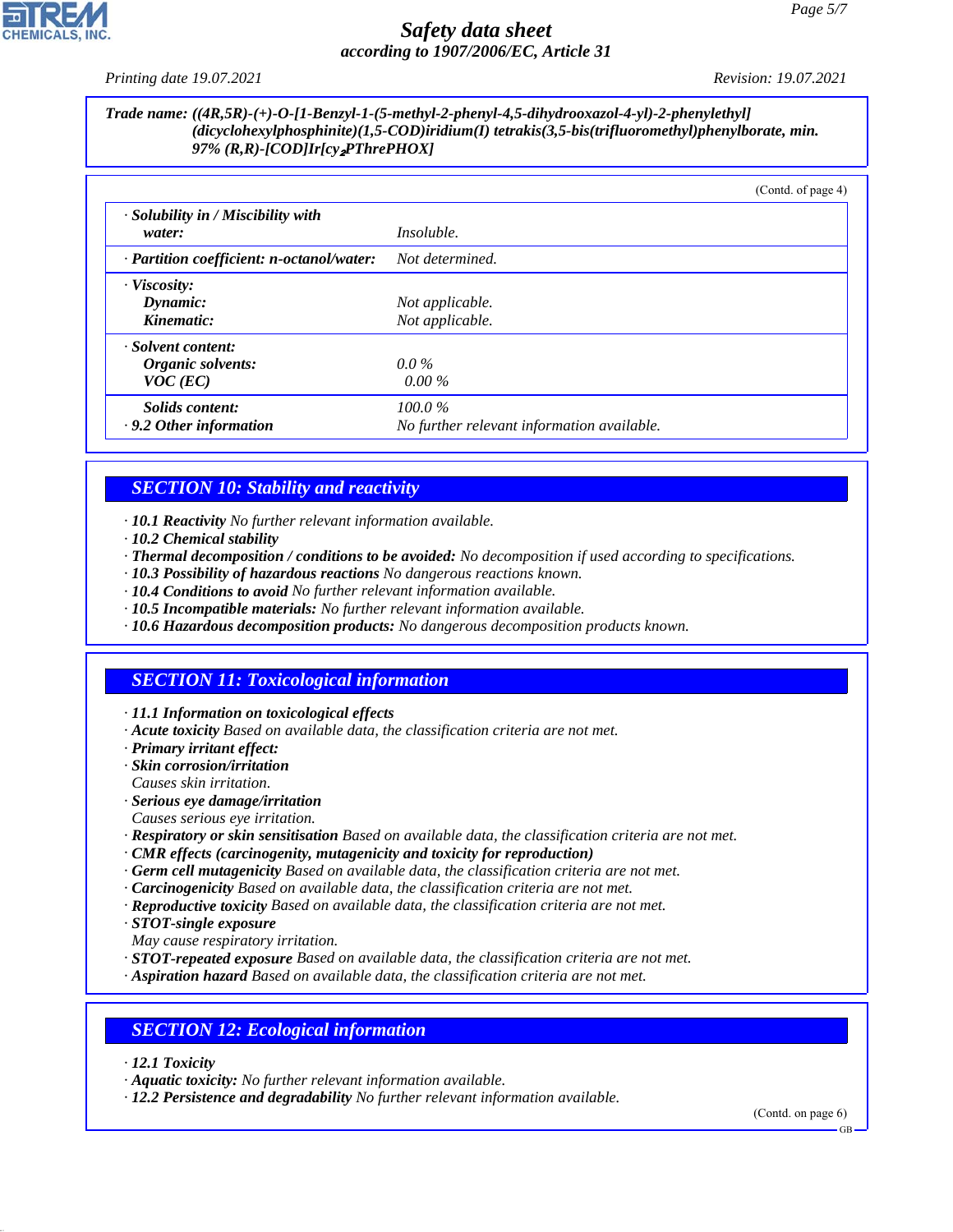

*Printing date 19.07.2021 Revision: 19.07.2021*

#### *Trade name: ((4R,5R)-(+)-O-[1-Benzyl-1-(5-methyl-2-phenyl-4,5-dihydrooxazol-4-yl)-2-phenylethyl] (dicyclohexylphosphinite)(1,5-COD)iridium(I) tetrakis(3,5-bis(trifluoromethyl)phenylborate, min. 97% (R,R)-[COD]Ir[cy*₂*PThrePHOX]*

(Contd. of page 5)

- *· 12.3 Bioaccumulative potential No further relevant information available.*
- *· 12.4 Mobility in soil No further relevant information available.*
- *· Additional ecological information:*
- *· General notes: Not known to be hazardous to water.*
- *· 12.5 Results of PBT and vPvB assessment*
- *· PBT: Not applicable.*
- *· vPvB: Not applicable.*
- *· 12.6 Other adverse effects No further relevant information available.*

#### *SECTION 13: Disposal considerations*

*· 13.1 Waste treatment methods*

*· Recommendation*

*Must not be disposed together with household garbage. Do not allow product to reach sewage system.*

*· Uncleaned packaging:*

*· Recommendation: Disposal must be made according to official regulations.*

#### *SECTION 14: Transport information*

| $\cdot$ 14.1 UN-Number                                  |                 |  |  |
|---------------------------------------------------------|-----------------|--|--|
| ADR, ADN, IMDG, IATA                                    | not regulated   |  |  |
| $\cdot$ 14.2 UN proper shipping name                    |                 |  |  |
| · ADR, ADN, IMDG, IATA                                  | not regulated   |  |  |
| $\cdot$ 14.3 Transport hazard class(es)                 |                 |  |  |
| · ADR, ADN, IMDG, IATA                                  |                 |  |  |
| · Class                                                 | not regulated   |  |  |
| · 14.4 Packing group                                    |                 |  |  |
| · ADR, IMDG, IATA                                       | not regulated   |  |  |
| $\cdot$ 14.5 Environmental hazards:                     |                 |  |  |
| $\cdot$ Marine pollutant:                               | N <sub>O</sub>  |  |  |
| $\cdot$ 14.6 Special precautions for user               | Not applicable. |  |  |
| $\cdot$ 14.7 Transport in bulk according to Annex II of |                 |  |  |
| <b>Marpol and the IBC Code</b>                          | Not applicable. |  |  |
| · UN "Model Regulation":                                | not regulated   |  |  |

#### *SECTION 15: Regulatory information*

*· 15.1 Safety, health and environmental regulations/legislation specific for the substance or mixture*

*· Directive 2012/18/EU*

44.1.1

- *· Named dangerous substances ANNEX I Substance is not listed.*
- *· 15.2 Chemical safety assessment: A Chemical Safety Assessment has not been carried out.*

(Contd. on page 7)

GB